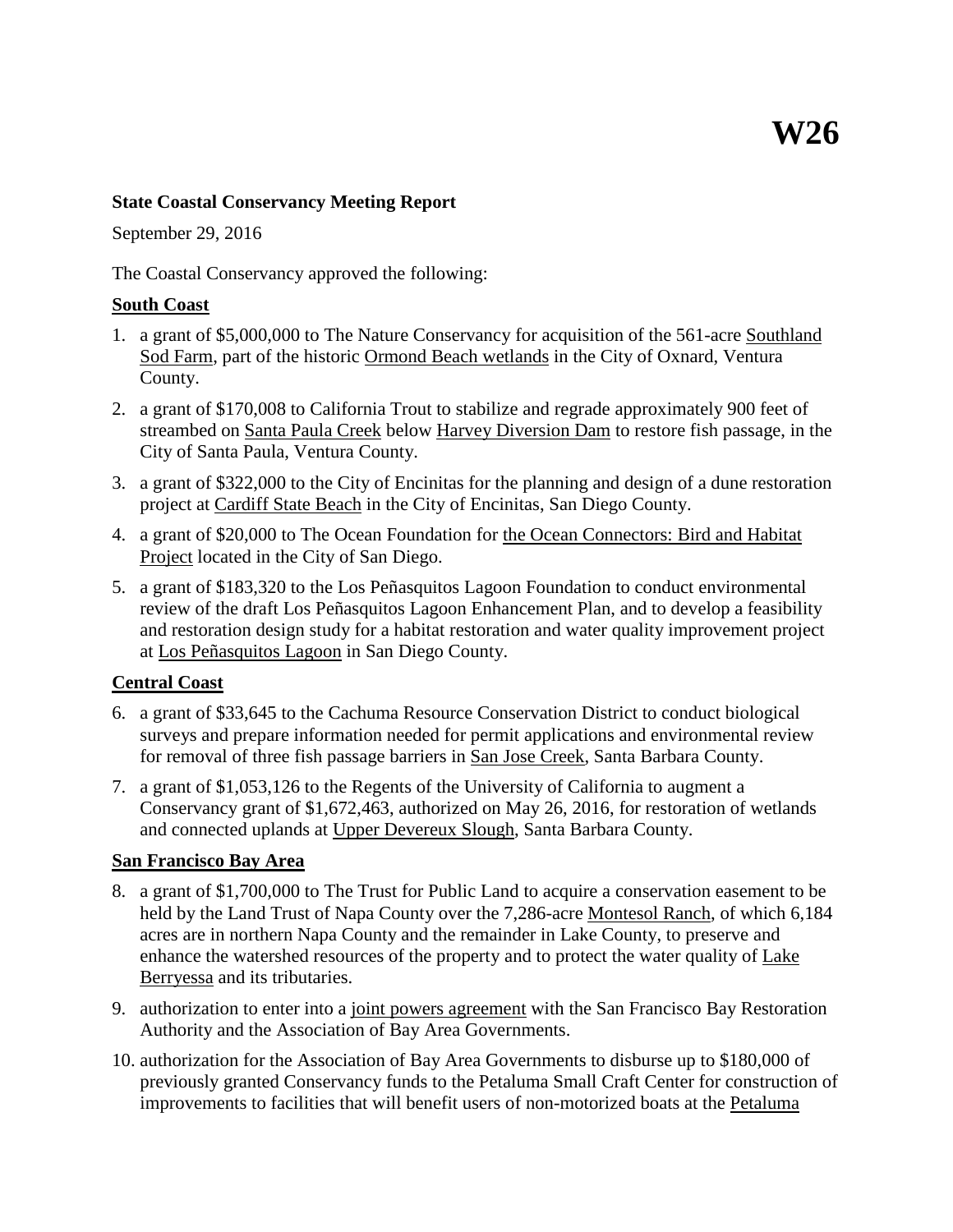River Turning Basin in the City of Petaluma, Sonoma County, and adoption of findings under the California Environmental Quality Act.

- 11. a grant of \$125,000 to the City of Vallejo to complete planning for a 1.5-mile joint San Francisco Bay Trail/Bay Area Ridge Trail section along the Carquinez Straits in Solano County.
- 12. a grant of \$275,000 to the Bay Area Open Space Council to support conservation planning in the nine-county San Francisco Bay Area by updating the Conservation Lands Network and conducting outreach among Bay Area land conservation entities and the public regarding conservation of the region's biodiversity and open space.

# **North Coast**

- 13. a grant of \$1,000,000 to Sonoma County Agricultural Preservation and Open Space District to acquire conservation and public trail easements over the 873-acre Stewarts Point Ranch on the northern Sonoma County coast.
- 14. a grant of \$550,000 to the City of Arcata to construct a three-mile section of the California Coastal Trail and Humboldt Bay Trail along the eastern shore of Humboldt Bay from Arcata to Brainard's Slough, adoption of findings under the California Environmental Quality Act, and adoption of a Mitigation Monitoring and Reporting Program.
- 15. a grant of \$345,000 to the Endangered Habitats Conservancy to prepare a reclamation plan, engineering designs, environmental documentation, and permit applications for restoration of the 357-acre Hanson Aggregates property located in the Russian River floodplain near the City of Windsor, Sonoma County.
- 16. a grant of \$160,000 to Sonoma County Regional Parks Department to prepare an access plan, trail designs, permit applications, and environmental documents for two trail segments along the coastal bluffs of the Kashia Coastal Reserve and the Stewarts Point Ranch.
- 17. a grant of \$187,000 to the Yurok Tribe to implement the Indian Creek Habitat Connectivity and Restoration Project, which will restore the connectivity for Coho and Chinook salmon between the upper and lower reaches of Indian Creek, a tributary to the Trinity River in Trinity County.
- 18. a grant of \$134,123 to the Smith River Alliance to identify restoration opportunities and design at least two salmonid habitat restoration projects for the **Smith River Estuary** in Del Norte County.
- 19. a grant of \$49,412 to Trout Unlimited to prepare designs for two fish passage improvement projects on Neefus Gulch, a tributary to the North Fork Navarro River in Mendocino County.
- 20. a grant of \$93,559 to California Trout to implement the Scott River Instream Habitat Restoration Project in Siskiyou County.
- 21. a grant of \$68,545 to the Northwest California Resource Conservation and Development Council to implement a fish passage barrier removal and water quality improvement project on Sharber-Peckham Creek in Trinity County, and adoption of findings under the California Environmental Quality Act.